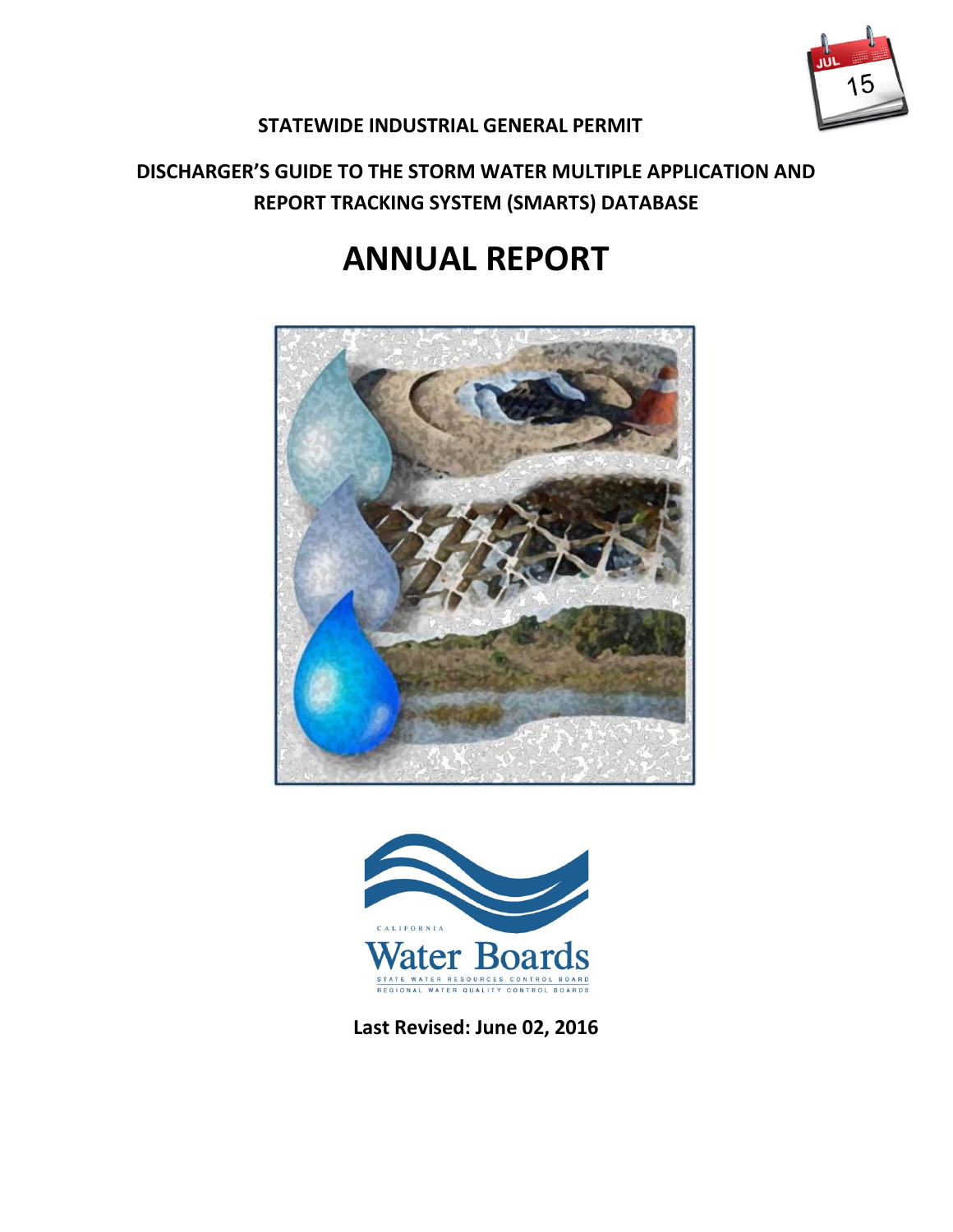#### **Storm Water Industrial General Permit Annual Report:**

Dischargers are required to certify and submit an Annual Report no later than July 15th following each reporting year using the standardized format via SMARTS. The Annual Report is a list of questions for the discharger to complete, which demonstrates that they comply with and address all applicable requirements of the Industrial General Permit (IGP). The Annual Report requires an explanation for any non-compliance of requirements within the reporting year and certification that the *Annual Comprehensive Facility Compliance Evaluation (Annual Evaluation)* was completed. The Annual Report can be entered by any SMARTS user that is linked to the facility but can only be certified and submitted by the Legally Responsible Person (LRP) or Duly Authorized Representative (DAR) with a valid eAuthorization form on file.

### 1. Please log into SMARTS: [https://smarts.waterboards.ca.gov](https://smarts.waterboards.ca.gov/) Please use SMARTS in Internet Explorer 11

| <b>Welcome to the State Water Resources Control Board</b>                                                                                                                                                                         |                                                                                                                                                                                                                                                                                                                                                                                                                                                                                                                                                                                                                                                                                                                                                                                               |
|-----------------------------------------------------------------------------------------------------------------------------------------------------------------------------------------------------------------------------------|-----------------------------------------------------------------------------------------------------------------------------------------------------------------------------------------------------------------------------------------------------------------------------------------------------------------------------------------------------------------------------------------------------------------------------------------------------------------------------------------------------------------------------------------------------------------------------------------------------------------------------------------------------------------------------------------------------------------------------------------------------------------------------------------------|
| Office of Governor                                                                                                                                                                                                                | Water Boards Storm Water Multiple Application & Report Tracking System                                                                                                                                                                                                                                                                                                                                                                                                                                                                                                                                                                                                                                                                                                                        |
| Edmund G. Brown Jr.<br><b>Visit his Website</b>                                                                                                                                                                                   | Welcome to Storm Water Multiple Application and Report Tracking System<br><b>SMARTS LOGIN</b>                                                                                                                                                                                                                                                                                                                                                                                                                                                                                                                                                                                                                                                                                                 |
| → Cal/EPA<br>$\gg$ State and Regional<br>Water Boards' Map<br>» Laws/Regulations<br>» Plans/Policies<br>$\gg$ Programs<br>» Decisions Pending and<br><b>Opportunities for Public</b><br>Participation<br><b>WATER BOARD LINKS</b> | <b>SMARTS</b><br>User ID:<br>Password:<br>SMARTS was developed as an online database for dischargers to electronically file their<br>storm water permit documents. The system allows the Region and State Board staff, as well<br>Login<br>as the public, to access storm water data through submitted documents.<br>Need to sign up for a SMARTS account? All SMARTS users must have their own<br><b>Norgot User ID or Password?</b><br>account. Click the "Get Started" button below for instructions.<br><b>Click</b> <sup>*</sup><br><b>Get Started</b><br><b>PUBLIC ACCESS</b><br><b>Public Access to NOI, SWPPPs &amp;</b><br>Web Browser Requirements: SMARTS runs on Internet Explorer 11. You must use<br><b>Annual Reports data</b><br>Internet Explorer 11.<br><b>View SW Data</b> |
|                                                                                                                                                                                                                                   |                                                                                                                                                                                                                                                                                                                                                                                                                                                                                                                                                                                                                                                                                                                                                                                               |

2. From the Main menu select "Reports":

| Water Boards Storm Water Multiple Application & Report Tracking System              |                                                                                  |                      | Help                                                          |                          | Logout |
|-------------------------------------------------------------------------------------|----------------------------------------------------------------------------------|----------------------|---------------------------------------------------------------|--------------------------|--------|
|                                                                                     | You are logged-in as:<br>If this account does not belong to you, please log out. |                      | Navigate To:                                                  | $\overline{\phantom{a}}$ |        |
| Welcome to the Storm Water Multiple Application and Report Tracking System - SMARTS |                                                                                  |                      |                                                               |                          |        |
| <b>Select Program to Access</b>                                                     |                                                                                  |                      | <b>Last 10 Records Previously Saved</b>                       |                          |        |
| <b>Construction General Permit</b>                                                  | <b>Application ID</b><br><b>Permit Type</b>                                      | <b>Document Type</b> | <b>Facility Name</b>                                          | <b>Status</b>            |        |
| <b>Industrial General Permit</b>                                                    |                                                                                  |                      |                                                               |                          |        |
| <b>Municipal Phase I Permit</b>                                                     |                                                                                  |                      |                                                               |                          |        |
| <b>Municipal Phase II Permit</b>                                                    |                                                                                  |                      |                                                               |                          |        |
| <b>Caltrans MS4 Permit</b>                                                          |                                                                                  |                      |                                                               |                          |        |
| <b>Documents Ready for Certification</b>                                            |                                                                                  |                      |                                                               |                          |        |
| <b>Reports</b>                                                                      |                                                                                  |                      |                                                               |                          |        |
| <b>Mage Linked Users</b>                                                            |                                                                                  |                      |                                                               |                          |        |
| <b>Outstanding Invoices</b>                                                         |                                                                                  |                      |                                                               |                          |        |
| <b>Recertification</b>                                                              |                                                                                  |                      |                                                               |                          |        |
| <b>Update User Profile</b>                                                          |                                                                                  |                      |                                                               |                          |        |
| <b>Public Search Menu</b>                                                           |                                                                                  |                      |                                                               |                          |        |
|                                                                                     |                                                                                  |                      | @ 2015 State of California. Conditions of Use  Privacy Policy |                          |        |
|                                                                                     |                                                                                  |                      |                                                               |                          |        |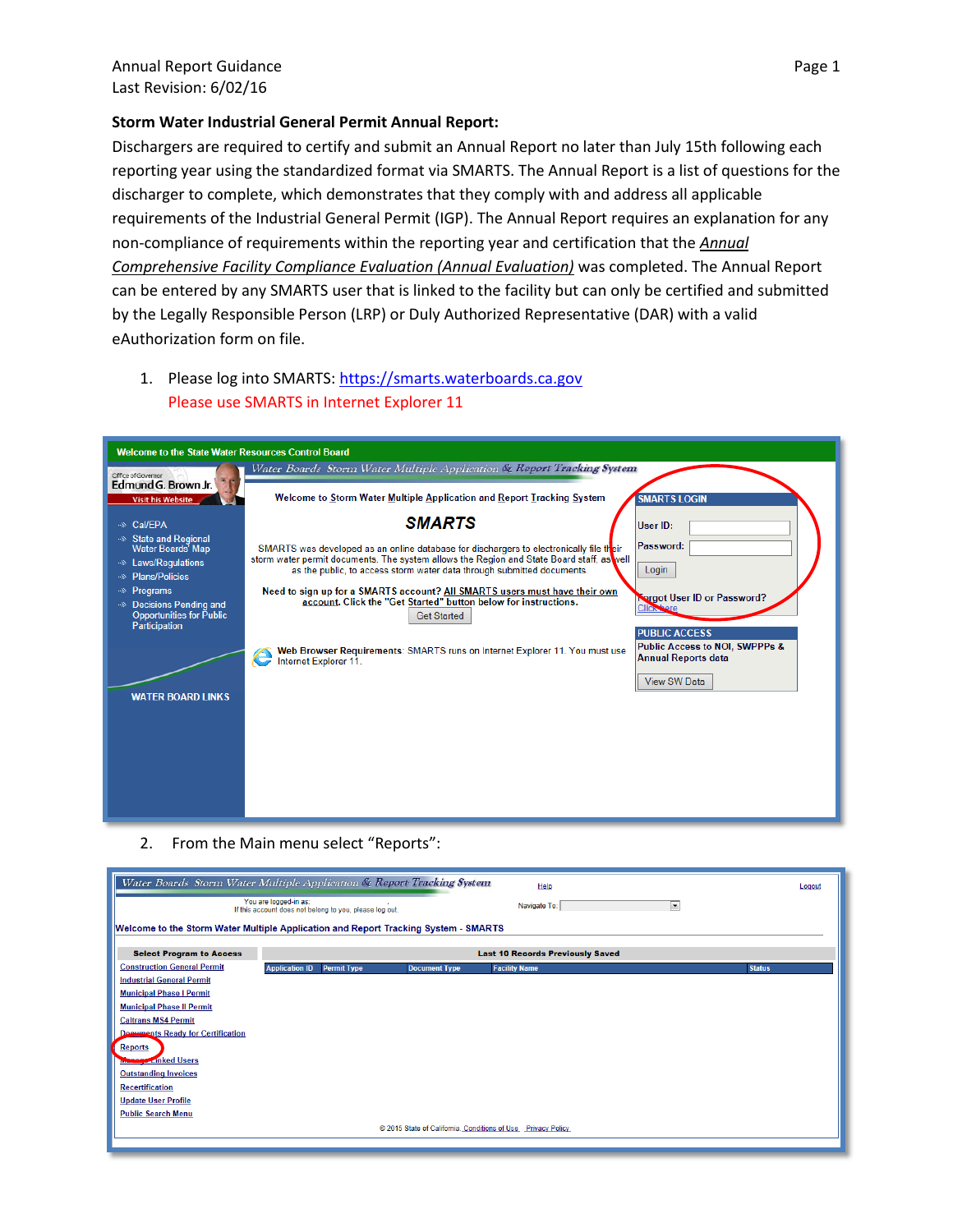3. Search for reports using the appropriate reporting period. Any facility that you are linked to will display once you select search:

|                                               | Water Boards Storm Water Multiple Application & Report Tracking System                                                                                                  |                                                              | Help                                                                                                                                                                                                                        | Logout |
|-----------------------------------------------|-------------------------------------------------------------------------------------------------------------------------------------------------------------------------|--------------------------------------------------------------|-----------------------------------------------------------------------------------------------------------------------------------------------------------------------------------------------------------------------------|--------|
|                                               | You are logged-in as:<br>If this account does not belong to you, please log out.                                                                                        |                                                              | Navigate To:<br>$\checkmark$                                                                                                                                                                                                |        |
| <b>Reports Search</b>                         |                                                                                                                                                                         |                                                              |                                                                                                                                                                                                                             |        |
|                                               | and no results display, you are not correctly mineu to the word-Newber. Please contact the Legally Responsible Person to link you to the WDID number. Back to Main Menu |                                                              | Enter the search criteria below. Only the Reporting Period is required to be selected when searching. If the search does not return any results, try entering fewer search fields. If only the Reporting Period is selected |        |
| <b>Reporting Period</b>                       | ▽<br>$[2015 - 2016]$                                                                                                                                                    |                                                              |                                                                                                                                                                                                                             |        |
| WDID:                                         |                                                                                                                                                                         | <b>Application ID:</b>                                       |                                                                                                                                                                                                                             |        |
| <b>Report Status:</b>                         | Select<br>v                                                                                                                                                             | <b>Region:</b>                                               | All<br>$\checkmark$                                                                                                                                                                                                         |        |
| <b>Treids are Reandatory</b><br><b>Search</b> |                                                                                                                                                                         |                                                              |                                                                                                                                                                                                                             |        |
|                                               | Verify the Reporting Period before you begin working on a report.                                                                                                       |                                                              |                                                                                                                                                                                                                             |        |
|                                               |                                                                                                                                                                         | @ 2016 State of California. Conditions of Use Privacy Policy |                                                                                                                                                                                                                             |        |

Only the "Reporting Period" is required to be selected when searching. If the search does not return any results, try entering fewer search fields. If only the Reporting Period is selected and no results display, you are not correctly linked to the Waste Discharge Identification (WDID) number. Please contact the LRP to link you to the WDID number.

4. Select the facility you wish to start working on by clicking on the "Facility Name" hyperlink:

| <b>Reports Search</b>                                             |                       |                         |                                                                                                                                                                                                                                                                                                                                                                                                         |                      |                   |                            |               |  |
|-------------------------------------------------------------------|-----------------------|-------------------------|---------------------------------------------------------------------------------------------------------------------------------------------------------------------------------------------------------------------------------------------------------------------------------------------------------------------------------------------------------------------------------------------------------|----------------------|-------------------|----------------------------|---------------|--|
|                                                                   |                       |                         | Enter the search criteria below. Only the Reporting Period is required to be selected when searching. If the search does not return any results, try entering fewer search fields. If only the Reporting Period is selected<br>and no results display, you are not correctly linked to the WDID Number. Please contact the Legally Responsible Person to link you to the WDID number. Back to Main Menu |                      |                   |                            |               |  |
| <b>Reporting Period</b>                                           | $2015 - 2016$         | $\overline{\mathbf{v}}$ |                                                                                                                                                                                                                                                                                                                                                                                                         |                      |                   |                            |               |  |
| <b>WDID:</b>                                                      |                       |                         | <b>Application ID:</b>                                                                                                                                                                                                                                                                                                                                                                                  |                      |                   |                            |               |  |
| <b>Report Status:</b>                                             | Select                | ×                       | <b>Region:</b>                                                                                                                                                                                                                                                                                                                                                                                          | All                  | M                 |                            |               |  |
| * fields are mandatory<br><b>Search</b>                           |                       |                         |                                                                                                                                                                                                                                                                                                                                                                                                         |                      |                   |                            |               |  |
|                                                                   |                       |                         |                                                                                                                                                                                                                                                                                                                                                                                                         |                      |                   |                            |               |  |
| Verify the Reporting Period before you begin working on a report. |                       |                         |                                                                                                                                                                                                                                                                                                                                                                                                         |                      |                   |                            |               |  |
| <b>Industrial Annual Reports</b>                                  |                       |                         |                                                                                                                                                                                                                                                                                                                                                                                                         |                      |                   |                            |               |  |
| <b>Facility Name</b>                                              | <b>WDID/App ID</b>    | <b>Facility Address</b> | <b>Report Period</b>                                                                                                                                                                                                                                                                                                                                                                                    | <b>Status</b>        | <b>No. Ad Hoc</b> | <b>Receipt Date Remand</b> | <b>Delete</b> |  |
| <b>Eried Chicken People</b>                                       | 5S09I026330<br>467592 | 6543 Coop Lane          | 07/01/2015-<br>06/30/2016                                                                                                                                                                                                                                                                                                                                                                               | Future               |                   |                            |               |  |
| Mine                                                              | 5S29I025869<br>459447 | Not yours street        | 07/01/2015-<br>06/30/2016                                                                                                                                                                                                                                                                                                                                                                               | <b>Not Submitted</b> |                   |                            |               |  |
|                                                                   |                       |                         |                                                                                                                                                                                                                                                                                                                                                                                                         |                      |                   |                            |               |  |

5. Once you have selected the facility, you will be able to select "Report ID" hyperlink:

|                                              |                                                                 | Water Boards Storm Water Multiple Application & Report Tracking System                                                                                                                                                                                                                                                                        |                                                              | Help                                  |                     | Logout                         |
|----------------------------------------------|-----------------------------------------------------------------|-----------------------------------------------------------------------------------------------------------------------------------------------------------------------------------------------------------------------------------------------------------------------------------------------------------------------------------------------|--------------------------------------------------------------|---------------------------------------|---------------------|--------------------------------|
|                                              | <b>Storm Water Annual Report Monitoring (SWARM)</b>             | You are logged-in as:<br>If this account does not belong to you, please log out.                                                                                                                                                                                                                                                              |                                                              | Navigate To:                          | $\checkmark$        |                                |
| <b>Facility Name:</b>                        | Mine                                                            | <b>Operator Name:</b>                                                                                                                                                                                                                                                                                                                         | Test                                                         | WDID:                                 | 5S29I025869         |                                |
| <b>Report Period:</b>                        | 2015-16                                                         |                                                                                                                                                                                                                                                                                                                                               |                                                              |                                       |                     |                                |
| <b>Report ID</b><br>849291<br>Ad Hoc Report: | <b>Report Type</b><br><b>Annual Report</b><br>New Ad Hoc Report | <b>Status</b><br><b>Not Submitted</b>                                                                                                                                                                                                                                                                                                         | <b>Due Date</b><br>07/01/2016                                | <b>Date Submitted</b>                 | <b>Submitted By</b> | <b>Remand</b>                  |
| collected.                                   |                                                                 | Click on the "New Ad Hoc Report" button to start a new Industrial Ad Hoc Report. The electronic Ad Hoc Report screens are used to enter Rain Event and Non-Storm Water Discharge Event sampling/monitoring data<br>Ad Hoc Reports associated with this Annual Report are listed below. Click on the Event ID link to access an Ad Hoc Report. |                                                              |                                       |                     |                                |
| <b>Event ID</b>                              | <b>Event Type</b>                                               | <b>Start Date &amp; Time</b>                                                                                                                                                                                                                                                                                                                  | <b>End Date &amp; Time</b>                                   | <b>Status</b><br><b>Received Date</b> |                     | <b>Delete</b><br><b>Remand</b> |
|                                              |                                                                 |                                                                                                                                                                                                                                                                                                                                               | @ 2016 State of California. Conditions of Use Privacy Policy |                                       |                     |                                |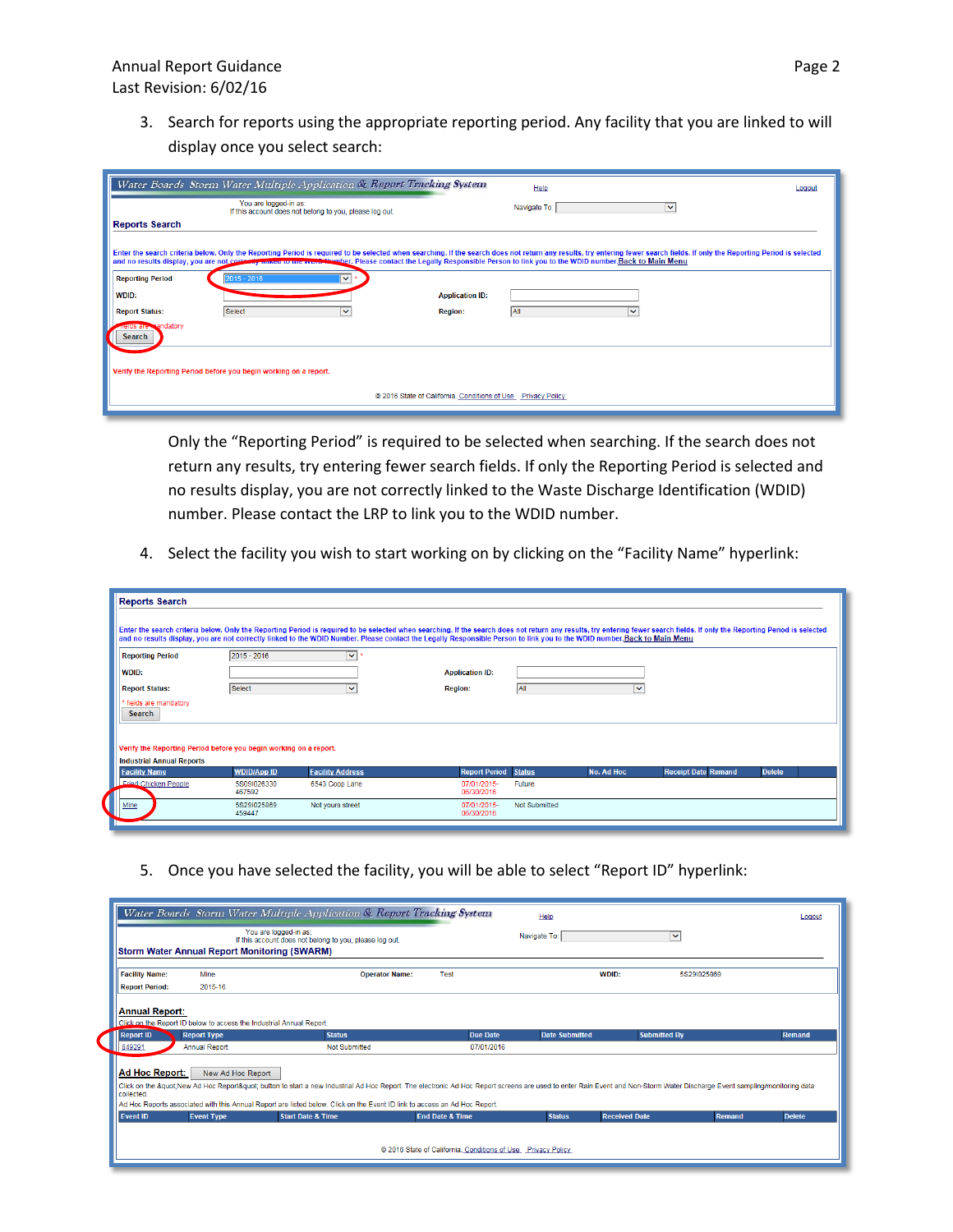6. The report screen will display facility information for review only. Start the Annual Report by selecting the "Questions" Tab:

|                                                              | <b>Storm Water Annual Report Monitoring (SWARM)</b> |                                                                                                       |                            |                                                                    |                                                           |                                   |
|--------------------------------------------------------------|-----------------------------------------------------|-------------------------------------------------------------------------------------------------------|----------------------------|--------------------------------------------------------------------|-----------------------------------------------------------|-----------------------------------|
| <b>Facility Name:</b><br>WDID ID:<br><b>Reporting Period</b> | Mine<br>5S29I025869<br>2015-16                      |                                                                                                       |                            | Agency:<br>SIC Code(s):<br><b>Report Status:</b>                   | Test<br>1041-Gold Ores, 0213-Hogs<br><b>Not Submitted</b> |                                   |
| General Int                                                  | <b>Questions Attachments</b>                        | <b>Certify</b><br><b>Status History</b><br><b>Notes</b>                                               | <b>Back To Report Main</b> | <b>Back To NOI Summary</b>                                         |                                                           |                                   |
| A. Facility Information (Read-Only)                          |                                                     | In order to change the information of an NOI, please click the link - Click here to go to NOI screens |                            |                                                                    |                                                           |                                   |
|                                                              |                                                     |                                                                                                       |                            |                                                                    |                                                           |                                   |
| <b>Facility Business Name:</b>                               | Mine                                                |                                                                                                       |                            | <b>Facility Contact:</b>                                           |                                                           | <b>RWOCB Test</b>                 |
| <b>Facility WDID No:</b>                                     | 5S29I025869                                         |                                                                                                       |                            | F-Mail:                                                            |                                                           | r5s_stormwater@waterboards.ca.gov |
| <b>Physical Address:</b>                                     | Not yours street                                    |                                                                                                       |                            | Phone:                                                             |                                                           | 999-999-9999                      |
| City:                                                        | Auburn                                              |                                                                                                       |                            | <b>Standard Industrial</b><br><b>Classification (SIC) Code(s):</b> |                                                           | 1041-Gold Ores.0213-Hogs          |
| State:                                                       | CA                                                  |                                                                                                       |                            | Zip:                                                               |                                                           | 95814                             |
|                                                              | B. Facility Operator Information (Read-Only)        |                                                                                                       |                            |                                                                    |                                                           |                                   |
| <b>Operator Name:</b>                                        | <b>Test</b>                                         |                                                                                                       |                            | <b>Operator Contact:</b>                                           |                                                           | <b>RWOCB Test</b>                 |
| <b>Operator Address:</b>                                     | 1001   Street                                       |                                                                                                       |                            | E-Mail:                                                            |                                                           | r5s_stormwater@waterboards.ca.gov |
| City:                                                        | Sacramento                                          |                                                                                                       |                            | Phone:                                                             |                                                           | 999-999-9999                      |
| State:                                                       | CA                                                  |                                                                                                       |                            | Zip:                                                               |                                                           | 95814                             |
|                                                              |                                                     |                                                                                                       |                            |                                                                    |                                                           |                                   |

7. The "Questions" Tab is a three (3) part series, with the sections of questions being displayed by hyperlinks:

|                      |                     |                      |  | General Info   Questions   Attachments   Certify   Status History   Notes   Back To Report Main   Back To NOI Summary |
|----------------------|---------------------|----------------------|--|-----------------------------------------------------------------------------------------------------------------------|
| . Questions 1 Thru 6 | Questions 7 Thru 10 | Questions 11 Thru 12 |  |                                                                                                                       |

At the bottom of each section of questions there is a "Save & Next" button that allows you to save the filled out answers and proceed to the next section in the series of questions:

|                    | General Info   Questions          | <b>Attachments</b>                      | <b>Certify</b> | <b>Status History</b>                                    | <b>Notes</b> | <b>Back To Report Main</b>                                                                                                            | <b>Back To NOI Summary</b> |
|--------------------|-----------------------------------|-----------------------------------------|----------------|----------------------------------------------------------|--------------|---------------------------------------------------------------------------------------------------------------------------------------|----------------------------|
| Questions 1 Thru 6 |                                   | Questions 7 Thru 10                     |                | Questions 11 Thru 12                                     |              |                                                                                                                                       |                            |
| 11.                | Section XV?                       |                                         |                |                                                          |              | Has the Discharger conducted one (1) annual evaluation during the reporting year as required in                                       | No<br>$\checkmark$         |
|                    |                                   |                                         |                | If "Yes", what date was the annual evaluation conducted? |              |                                                                                                                                       |                            |
|                    |                                   | If "No", explain in the text box below. |                |                                                          |              |                                                                                                                                       |                            |
|                    | Reasoning                         |                                         |                |                                                          |              |                                                                                                                                       |                            |
| 12.                | XXI.J.3?                          |                                         |                |                                                          |              | Has the Discharger maintained records on-site for the reporting year in accordance with Section                                       | Yes                        |
|                    |                                   | If "No", explain in the text box below. |                |                                                          |              |                                                                                                                                       |                            |
|                    |                                   |                                         |                |                                                          |              |                                                                                                                                       |                            |
|                    | <b>Supporting Documentation).</b> |                                         |                |                                                          |              | If your facility is subject to Effluent Limitation Guidelines in Attachment F of the Industrial General Permit, include your specific |                            |
| Back               | Save & Next                       |                                         |                |                                                          |              |                                                                                                                                       |                            |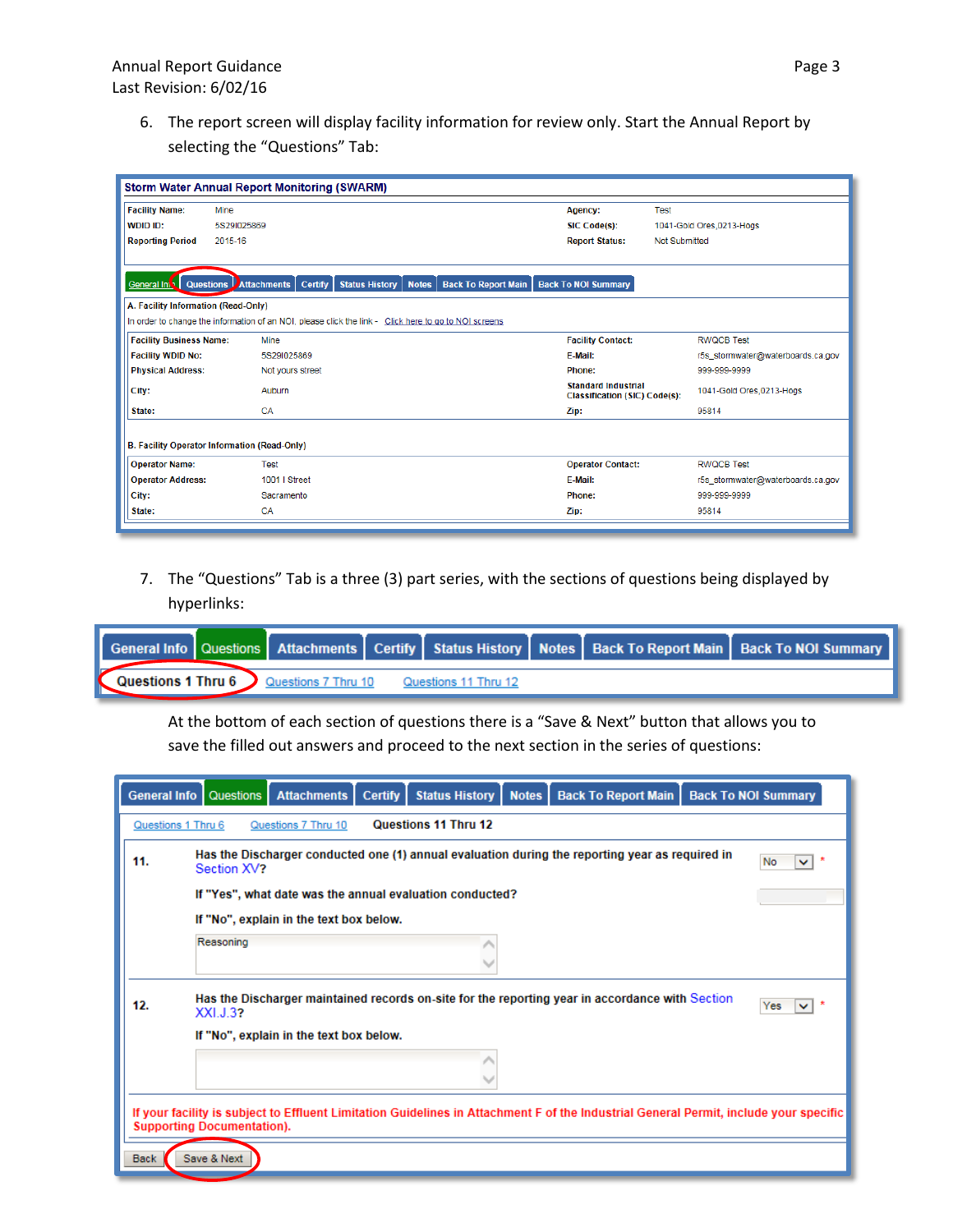- 8. The Annual Report is composed of a series of questions that are to be answered with "Yes" or "No" responses. The next steps will walkthrough each question providing reference to permit sections. Selecting the blue hyperlink in the annual report question in SMARTS will display the referenced IGP section.
	- a. Question 1

| Has the Discharger conducted monthly visual observations (including authorized and<br>unauthorized Non-Storm Water Discharges and Best Management Practices) in accordance with<br>Section XLA 1? | Yes |
|---------------------------------------------------------------------------------------------------------------------------------------------------------------------------------------------------|-----|
| If "No", explain in the text box below.                                                                                                                                                           |     |
|                                                                                                                                                                                                   |     |

If each monthly observation was not completed an explanation is required. Records of these observations are not required to be uploaded but are required to be maintained on site in the SWPPP records for a 5 year period.

b. Question 2

| Has the Discharger conducted sampling event visual observations at each discharge location<br>where a sample was obtained in accordance with Section XI.A.2? | Yes |
|--------------------------------------------------------------------------------------------------------------------------------------------------------------|-----|
| If "No", explain in the text box below.                                                                                                                      |     |
|                                                                                                                                                              |     |
|                                                                                                                                                              |     |

If observations were not completed for each sampling event, an explanation is required. Records of these observations are not required to be uploaded but are required to be maintained on site in the SWPPP records for a 5 year period.

c. Question 3



Industrial storm water sampling results are required to be entered as Ad Hoc Reports, which are required to be certified and submitted in SMARTS within 30 Days of receiving the Lab analysis report<sup>[1](#page-0-0)</sup>. Lab analysis reports are required to be uploaded to the corresponding Ad Hoc report and not the Annual Report. If sampling was not completed for the reporting year an explanation is required.

<span id="page-4-0"></span> $1$  NOTE: See the Ad Hoc Report Guide for more information on reporting and entering sample analysis. [http://www.swrcb.ca.gov/water\\_issues/programs/stormwater/docs/dischargers\\_guide\\_adhocreport.pdf](http://www.swrcb.ca.gov/water_issues/programs/stormwater/docs/dischargers_guide_adhocreport.pdf)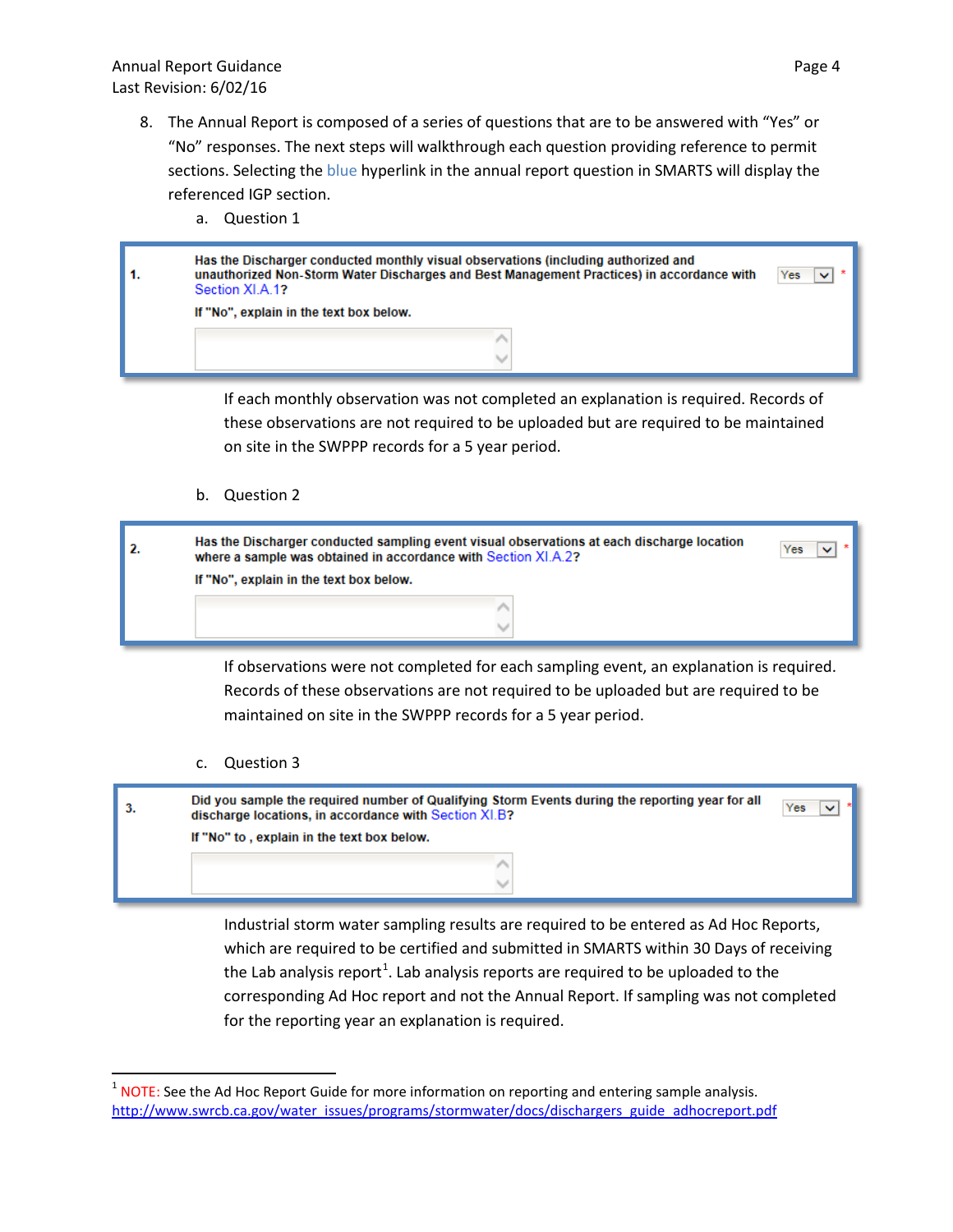d. Question 4

#### 4. How many storm water discharge locations are at your facility?

Enter a numeric value for how many discharge locations are at the facility.

e. Question 5

#### Has the Discharger chosen to select Alternative Discharge Locations in accordance with Section 5. No  $\ddotmark$ XI.C.3?

Dischargers are required to identify, when practicable, alternate discharge locations if: (1) the facility's industrial drainage areas are affected by storm water run-on from surrounding areas that cannot be controlled, or (2) discharge locations are difficult to observe or sample (e.g. submerged discharge outlets, dangerous discharge location accessibility). If you answered "Yes" to this question, revisions to the Monitoring Implementation Plan (part of the Storm Water Pollution Prevention Plan (SWPPP)) will need to be uploaded in the Attachments portion of the Annual Report.

f. Question 6

Has the Discharger reduced the number of sampling locations, within a drainage area in No 6. accordance with the Representative Sampling Reduction in Section XI.C.4?

> For each drainage area with multiple discharge locations (e.g. roofs with multiple downspouts, loading/unloading areas with multiple storm drain inlets), the Discharger may reduce the number of discharge locations to be sampled if the conditions in Section XI.C.4 in the IGP are met. If you answered "Yes" to this question, revisions to the Monitoring Implementation Plan (part of the Storm Water Pollution Prevention Plan (SWPPP)) will need to be uploaded in the Attachments portion of this report.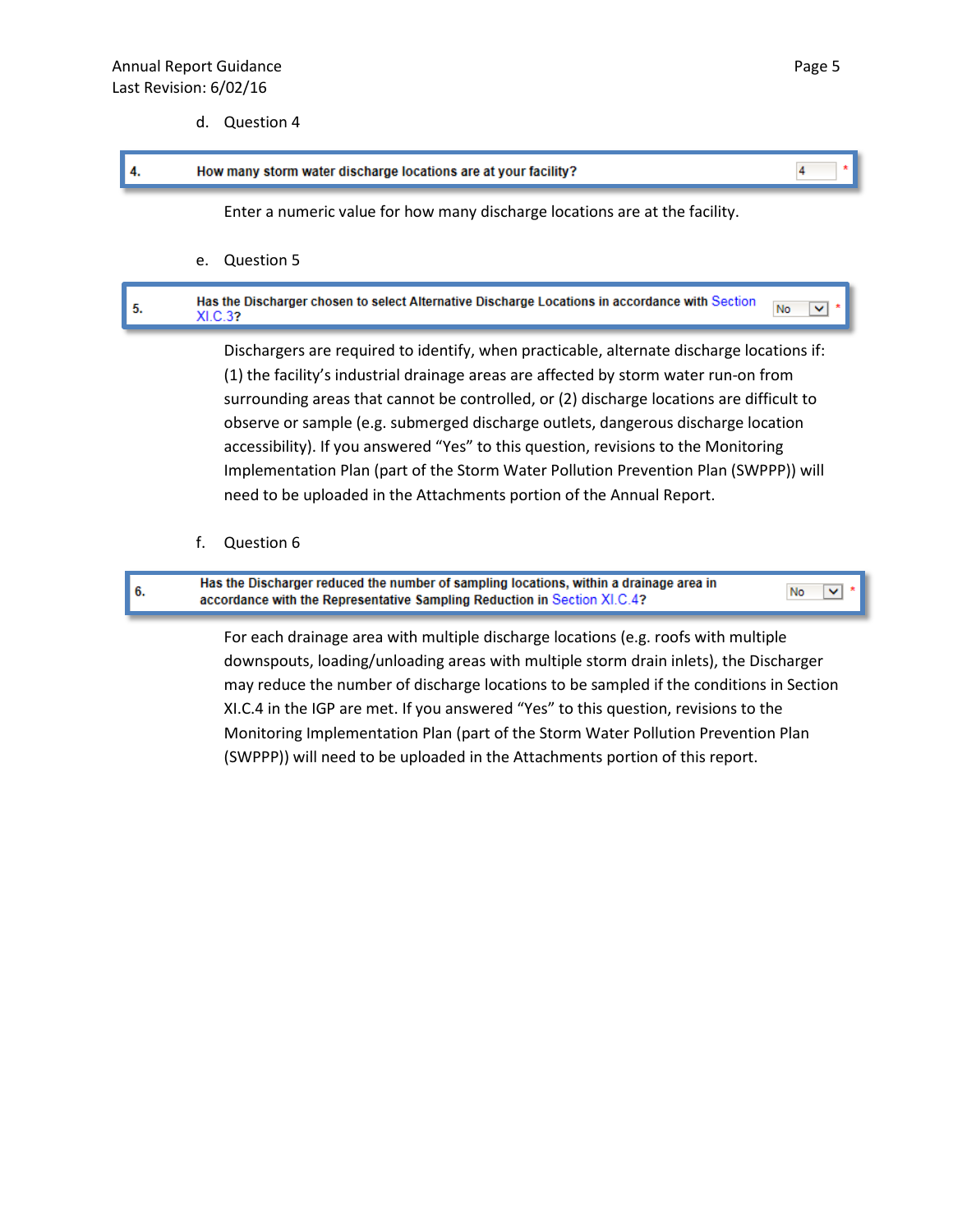g. Question 7

Permitted facilities located within an impaired watershed must assess for potential pollutants that may be present in the facility's industrial storm water discharge. \* 7. Using the table below, populated based on the facility's location, indicate the presence of the potential pollutant at the facility. **Parameter** Pollutant **Present at Facility?** E.Coli and Enterococcus Bacteria Yes  $\vee$ E.Coli and Enterococcus Fecal Coliform No ◡

> A discharger must look at 303(d) listed impairments in their larger watershed, which includes all impairments (and TMDLs) within the facility's HUC 10 watershed (10-digit Hydrologic Unit Code) from Appendix 3 of the IGP. Dischargers who have obtained Notice of Intent (NOI) coverage that have 303(d) listed impaired water bodies in the corresponding HUC 10 of the facility must sample for any industrial pollutants identified at the facility (with the potential to discharge). Dischargers are also required to identify pollutants related to the 303(d) listed impairments in the HUC 10 watershed in the SWPPP's pollutant source assessment. Under Section X.G.2.a.ix of the IGP, dischargers must identify "the industrial pollutants related to the receiving waters with 303(d) listed impairments identified in Appendix 3 or approved TMDLs that may be causing or contributing to an exceedance of a water quality standard in the receiving waters," as part of the discharger's assessment of potential pollutant sources.

> The IGP requires a discharger to monitor additional parameters if the discharge(s) from its facility contributes pollutants to receiving waters that are listed as impaired for those pollutants. See question 8 for follow up to responses entered.

h. Question 8

| 8. | Has the Discharger included the above pollutants in the SWPPP pollutant source assessment and<br>assessed the need for analytical monitoring for the pollutants? | Yes $\overline{\vee}$ *     |
|----|------------------------------------------------------------------------------------------------------------------------------------------------------------------|-----------------------------|
|    | If "No" what date the parameter(s) will be added to the SWPPP and Monitoring Implementation<br>Plan?                                                             | $\blacksquare$ (mm/dd/yyyy) |
|    | Dischargers should discuss the potential pollutant sources identified in their HUC 10 and                                                                        |                             |

if they are applicable to their facility or not in their SWPPP. If answered "Yes", the discharger is stating the SWPPP addresses all pollutants from the table in Question 7. If answering "No", Revisions to the Monitoring Implementation Plan (part of the Storm Water Pollution Prevention Plan (SWPPP)) will need to be updated by the date provided by the discharger. Once complete revisions are required to be uploaded in the Attachments via the Change of Information (COI)<sup>[2](#page-4-0)</sup>.

<span id="page-6-0"></span><sup>&</sup>lt;sup>2</sup> NOTE: See the Change of Information (OCI) Guide for more information on completing the form. [http://www.swrcb.ca.gov/water\\_issues/programs/stormwater/docs/coi\\_guide.pdf](http://www.swrcb.ca.gov/water_issues/programs/stormwater/docs/coi_guide.pdf)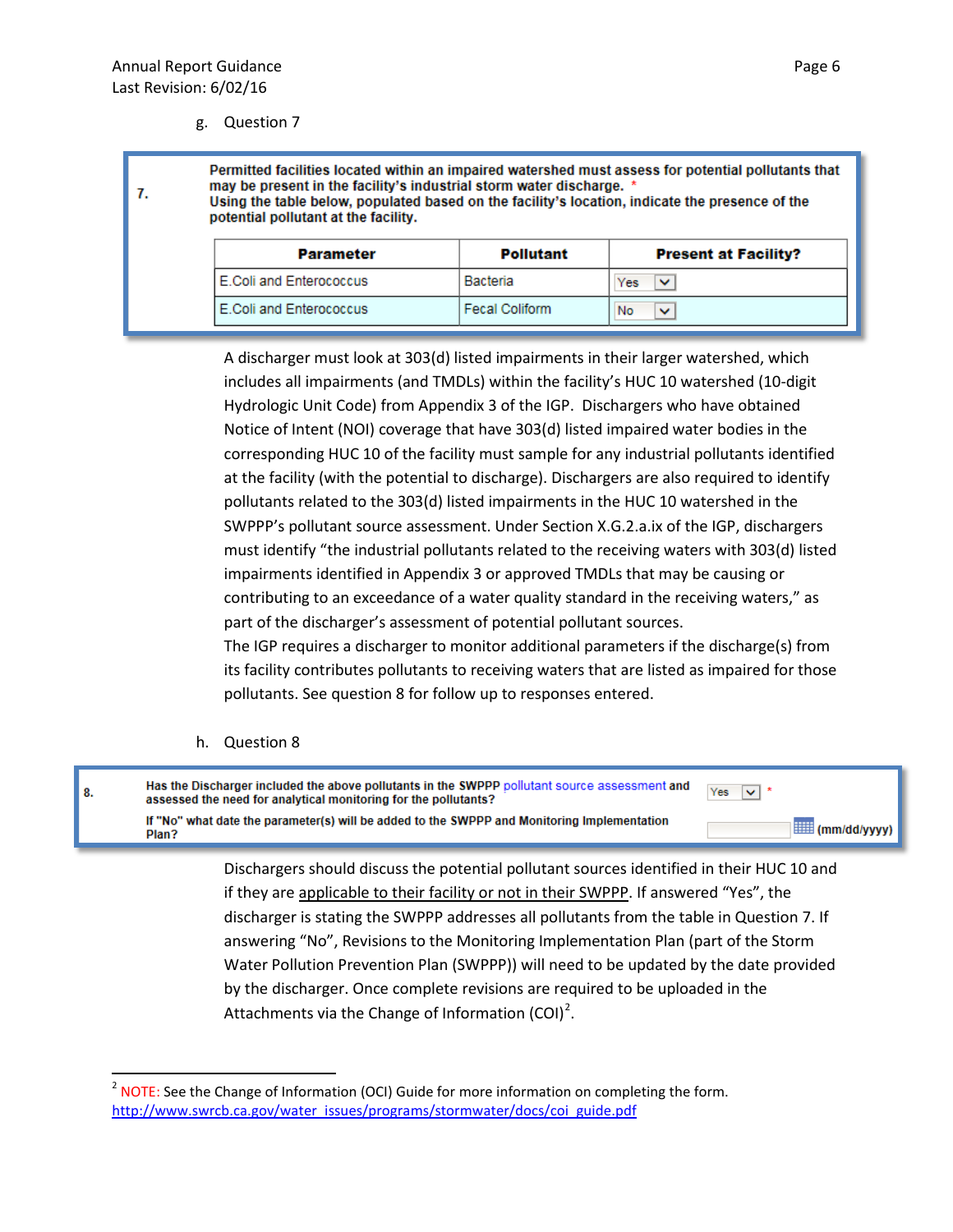i. Question 9

| -9. | Were all samples collected in accordance with Section XI.B.5? |
|-----|---------------------------------------------------------------|
|     | If "No", explain in the text box below.                       |
|     |                                                               |
|     |                                                               |

If samples were not collected properly an explanation is required.

j. Question 10

| 10. | Has any contained storm water been discharged from the facility this reporting year? | No |
|-----|--------------------------------------------------------------------------------------|----|
|     | If "Yes", explain in the text box below.                                             |    |
|     |                                                                                      |    |
|     |                                                                                      |    |

For contained storm water (from ponds or capture systems) samples are only collected when there is a discharge of the contained storm water. If you do not have any contained storm water systems answer "No". If the answer is "Yes", provide when the discharges occurred.

k. Question 11

| 11. | Has the Discharger conducted one (1) annual evaluation during the reporting year as required in<br>Section XV? | Yes             |
|-----|----------------------------------------------------------------------------------------------------------------|-----------------|
|     | If "Yes", what date was the annual evaluation conducted?                                                       | m<br>06/30/2016 |
|     | If "No", explain in the text box below.                                                                        |                 |
|     |                                                                                                                |                 |
|     |                                                                                                                |                 |

Please review Section XV. of the IGP for requirements of the Annual Comprehensive Facility Compliance Evaluation (Annual Evaluation). If you completed this evaluation answer "Yes" and provide the date when it was completed. If it was not completed provide an explanation.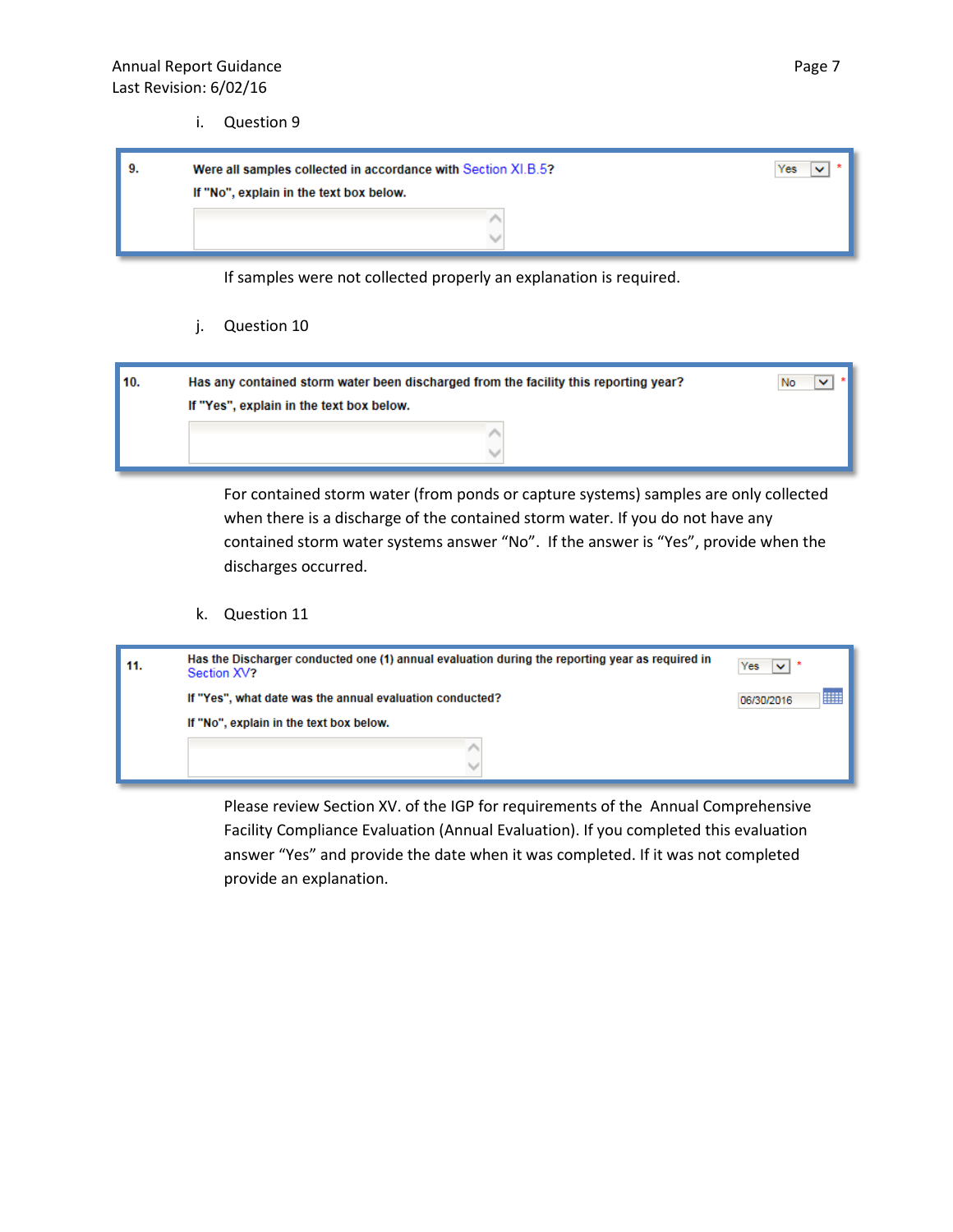l. Question 12

| 12. | Has the Discharger maintained records on-site for the reporting year in accordance with Section<br>XXLJ.32 | Yes |  |  |
|-----|------------------------------------------------------------------------------------------------------------|-----|--|--|
|     | If "No", explain in the text box below.                                                                    |     |  |  |
|     |                                                                                                            |     |  |  |

Records are not required to be uploaded but are required to be maintained on site in the SWPPP for a 5 year period. If they are not being maintained provide an explanation.

m. Subchapter N Effluent Limitation Guidelines – Annual Report Requirements

The red text displayed after Question 12 "If your facility is subject to Effluent Limitation Guidelines in Attachment F of the Industrial General Permit, include your specific reporting requirements as an attachment to the Annual Report (attach as file type: Supporting Documentation)." Is a note for Dischargers subject to Section XI.D1.b of the IGP. Dischargers with applicable Effluent Limitation Guidelines from 40 Code of Federal Regulations parts  $419<sup>3</sup>$  $419<sup>3</sup>$  $419<sup>3</sup>$  and  $443<sup>4</sup>$  $443<sup>4</sup>$  are required to submit volume and mass estimate calculations (completed by a California Licensed Professional Engineer) with their Annual Report. This would be submitted as "Supporting Documentation" in the "Attachments" Tab of the Annual Report.

9. Once all questions are completed, any documentation such as SWPPP revisions or other explanation documentation should be uploaded to the Annual Report.

| <b>General Info</b>                                                                                  |                                                                                                                               | Questions Attachments | <b>Certify</b> | Status History   Notes |  |  | Back To Report Main   Back To NOI Summary |
|------------------------------------------------------------------------------------------------------|-------------------------------------------------------------------------------------------------------------------------------|-----------------------|----------------|------------------------|--|--|-------------------------------------------|
| Please click on the "Upload Attachment" button to upload the corresponding file S. Upload Attachment |                                                                                                                               |                       |                |                        |  |  |                                           |
|                                                                                                      | Attached files: The following are the current documents related to the SWARM Report. Click on the Attachment ID to view them. |                       |                |                        |  |  |                                           |
| <b>Attachment Id</b>                                                                                 | <b>File Title</b><br><b>Date Attached</b><br><b>File Desc</b><br><b>File Type</b>                                             |                       |                |                        |  |  |                                           |
| <b>Back</b><br>Next                                                                                  |                                                                                                                               |                       |                |                        |  |  |                                           |

If no attachments are necessary you may move to the "Certify" Tab by selecting "Next".

<span id="page-8-0"></span>

<span id="page-8-1"></span> $3$  Petroleum refining point source category<br> $4$  Paving and roofing materials using tar and asphalt point source category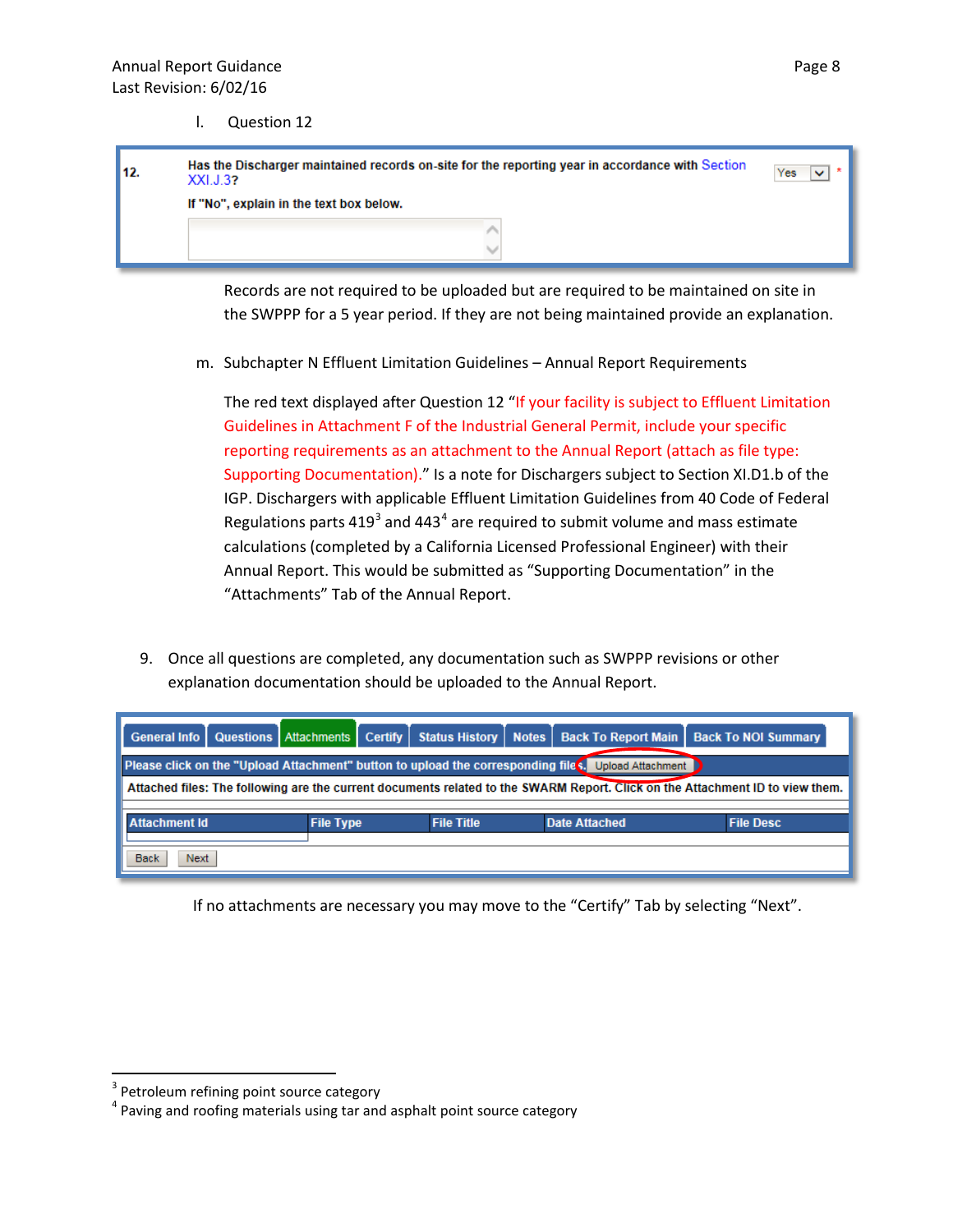|                                                          | Smarts Upload Attachments - Internet Explorer provided by Internet Explorer provided by SWRCB.              |                                                                                                                                                                                            |                   |                      |                  | $\begin{array}{c c c c c} \hline \multicolumn{3}{c }{\textbf{a}} & \multicolumn{3}{c }{\textbf{b}} \\ \hline \multicolumn{3}{c }{\textbf{b}} & \multicolumn{3}{c }{\textbf{c}} \\ \hline \multicolumn{3}{c }{\textbf{c}} & \multicolumn{3}{c }{\textbf{d}} \\ \hline \multicolumn{3}{c }{\textbf{d}} & \multicolumn{3}{c }{\textbf{d}} \\ \hline \multicolumn{3}{c }{\textbf{b}} & \multicolumn{3}{c }{\textbf{c}} \\ \hline \multicolumn{3}{c }{\textbf{d}} &$<br>$\Sigma$ |
|----------------------------------------------------------|-------------------------------------------------------------------------------------------------------------|--------------------------------------------------------------------------------------------------------------------------------------------------------------------------------------------|-------------------|----------------------|------------------|-----------------------------------------------------------------------------------------------------------------------------------------------------------------------------------------------------------------------------------------------------------------------------------------------------------------------------------------------------------------------------------------------------------------------------------------------------------------------------|
|                                                          | $\times$ Convert $\times$ <b>Ex</b> Select<br>File Edit View Favorites Tools Help                           |                                                                                                                                                                                            |                   |                      |                  |                                                                                                                                                                                                                                                                                                                                                                                                                                                                             |
|                                                          |                                                                                                             | Water Boards Storm Water Multiple Application & Report Tracking System 2                                                                                                                   |                   |                      |                  |                                                                                                                                                                                                                                                                                                                                                                                                                                                                             |
|                                                          |                                                                                                             |                                                                                                                                                                                            |                   |                      |                  |                                                                                                                                                                                                                                                                                                                                                                                                                                                                             |
| <b>SMARTS File Upload</b><br><b>WDID:</b><br>5S29I025869 | Owner:<br>Test                                                                                              |                                                                                                                                                                                            |                   |                      |                  |                                                                                                                                                                                                                                                                                                                                                                                                                                                                             |
|                                                          | 1001   Street Sacramento, CA 95814                                                                          |                                                                                                                                                                                            |                   |                      |                  | <b>Close Window</b>                                                                                                                                                                                                                                                                                                                                                                                                                                                         |
|                                                          | Please provide the following details to upload the corresponding files.                                     |                                                                                                                                                                                            |                   |                      |                  |                                                                                                                                                                                                                                                                                                                                                                                                                                                                             |
| Attachment File Type *                                   | Attachment Title *                                                                                          | <b>File Description</b>                                                                                                                                                                    | Parts *           | <b>Document Date</b> | <b>File Name</b> | <b>Progre</b>                                                                                                                                                                                                                                                                                                                                                                                                                                                               |
| SWPPP V                                                  | <b>SWPPP</b>                                                                                                | <b>Revision to SWPPP</b>                                                                                                                                                                   | $\wedge$ Part 1   | m                    | Browse           |                                                                                                                                                                                                                                                                                                                                                                                                                                                                             |
|                                                          |                                                                                                             |                                                                                                                                                                                            | $\cup$ of 1       |                      |                  |                                                                                                                                                                                                                                                                                                                                                                                                                                                                             |
|                                                          |                                                                                                             |                                                                                                                                                                                            |                   |                      |                  |                                                                                                                                                                                                                                                                                                                                                                                                                                                                             |
| [SELECT] V                                               |                                                                                                             |                                                                                                                                                                                            | $\wedge$ Part 1   | m                    | Browse           |                                                                                                                                                                                                                                                                                                                                                                                                                                                                             |
|                                                          |                                                                                                             |                                                                                                                                                                                            | $\vee$ of 1       |                      |                  |                                                                                                                                                                                                                                                                                                                                                                                                                                                                             |
|                                                          |                                                                                                             |                                                                                                                                                                                            |                   |                      |                  |                                                                                                                                                                                                                                                                                                                                                                                                                                                                             |
|                                                          |                                                                                                             |                                                                                                                                                                                            |                   |                      |                  |                                                                                                                                                                                                                                                                                                                                                                                                                                                                             |
| <b>Upload File</b>                                       |                                                                                                             |                                                                                                                                                                                            |                   |                      |                  |                                                                                                                                                                                                                                                                                                                                                                                                                                                                             |
|                                                          |                                                                                                             | File size should be less than 75MB. Those greater than 75MB will not be uploaded. MS Office, PDF, and Picture files are accepted. (PDF is recommended)                                     |                   |                      |                  |                                                                                                                                                                                                                                                                                                                                                                                                                                                                             |
|                                                          | - Fields marked with $\frac{*}{*}$ are mandatory fields.                                                    |                                                                                                                                                                                            |                   |                      |                  |                                                                                                                                                                                                                                                                                                                                                                                                                                                                             |
|                                                          |                                                                                                             | Please be advised that preliminary tests of the upload function suggest that large files could take a long time to upload. Our estimated upload times for a FAST connection is as follows: |                   |                      |                  |                                                                                                                                                                                                                                                                                                                                                                                                                                                                             |
| <b>File Size</b>                                         | <b>Estimated Time</b>                                                                                       |                                                                                                                                                                                            |                   |                      |                  |                                                                                                                                                                                                                                                                                                                                                                                                                                                                             |
| <b>5 MB</b>                                              | $3 - 5$ min.                                                                                                |                                                                                                                                                                                            |                   |                      |                  |                                                                                                                                                                                                                                                                                                                                                                                                                                                                             |
| <b>25 MB</b>                                             | $15 - 20$ min.                                                                                              |                                                                                                                                                                                            |                   |                      |                  |                                                                                                                                                                                                                                                                                                                                                                                                                                                                             |
| 75 MB (max size) 25 - 30 min.                            |                                                                                                             |                                                                                                                                                                                            |                   |                      |                  |                                                                                                                                                                                                                                                                                                                                                                                                                                                                             |
|                                                          | Attached files: The following are the current documents related to the NOI. Click on the link to view them. |                                                                                                                                                                                            |                   |                      |                  |                                                                                                                                                                                                                                                                                                                                                                                                                                                                             |
| <b>Attachment Id</b>                                     |                                                                                                             | <b>File Type</b>                                                                                                                                                                           | <b>File Title</b> |                      | <b>File Desc</b> | Part#                                                                                                                                                                                                                                                                                                                                                                                                                                                                       |
| No Data Found.                                           |                                                                                                             |                                                                                                                                                                                            |                   |                      |                  |                                                                                                                                                                                                                                                                                                                                                                                                                                                                             |

An example of the "SMARTS File Upload" pop-up window that is completely filled out<sup>[5](#page-8-1)</sup>.

You may select the "Attachments" Tab to refresh the screen and see that the attachment properly uploaded<sup>[6](#page-9-0)</sup>. Once you have checked that it uploaded correctly select "Next".

| General Info   Questions   Attachments   Certify   Status History   Notes   Back To Report Main   Back To NOI Summary |                  |                   |                      |                                                                                                                               |                         |               |  |
|-----------------------------------------------------------------------------------------------------------------------|------------------|-------------------|----------------------|-------------------------------------------------------------------------------------------------------------------------------|-------------------------|---------------|--|
| Please click on the "Upload Attachment" button to upload the corresponding files. Upload Attachment                   |                  |                   |                      |                                                                                                                               |                         |               |  |
|                                                                                                                       |                  |                   |                      | Attached files: The following are the current documents related to the SWARM Report. Click on the Attachment ID to view them. |                         |               |  |
|                                                                                                                       |                  |                   |                      |                                                                                                                               |                         |               |  |
| <b>Attachment Id</b>                                                                                                  | <b>File Type</b> | <b>File Title</b> | <b>Date Attached</b> | <b>File Desc</b>                                                                                                              | Doc Part No/Total Parts | <b>Delete</b> |  |
| <b>SWPPP</b><br><b>SWPPP</b><br>May 31, 2016<br><b>Revision to SWPPP</b><br>1/1<br>Delete<br>1639598                  |                  |                   |                      |                                                                                                                               |                         |               |  |
| <b>Next</b><br><b>Back</b>                                                                                            |                  |                   |                      |                                                                                                                               |                         |               |  |

<span id="page-9-1"></span><sup>&</sup>lt;sup>5</sup> NOTE: For SWPPP revisions please use the file type "SWPPP" for all other Annual Report documents (if any) use the file type "Supporting Documentation".

<span id="page-9-0"></span> $6$  NOTE: If an incorrect attachment was uploaded you can delete the attachment by selecting "delete" on the right.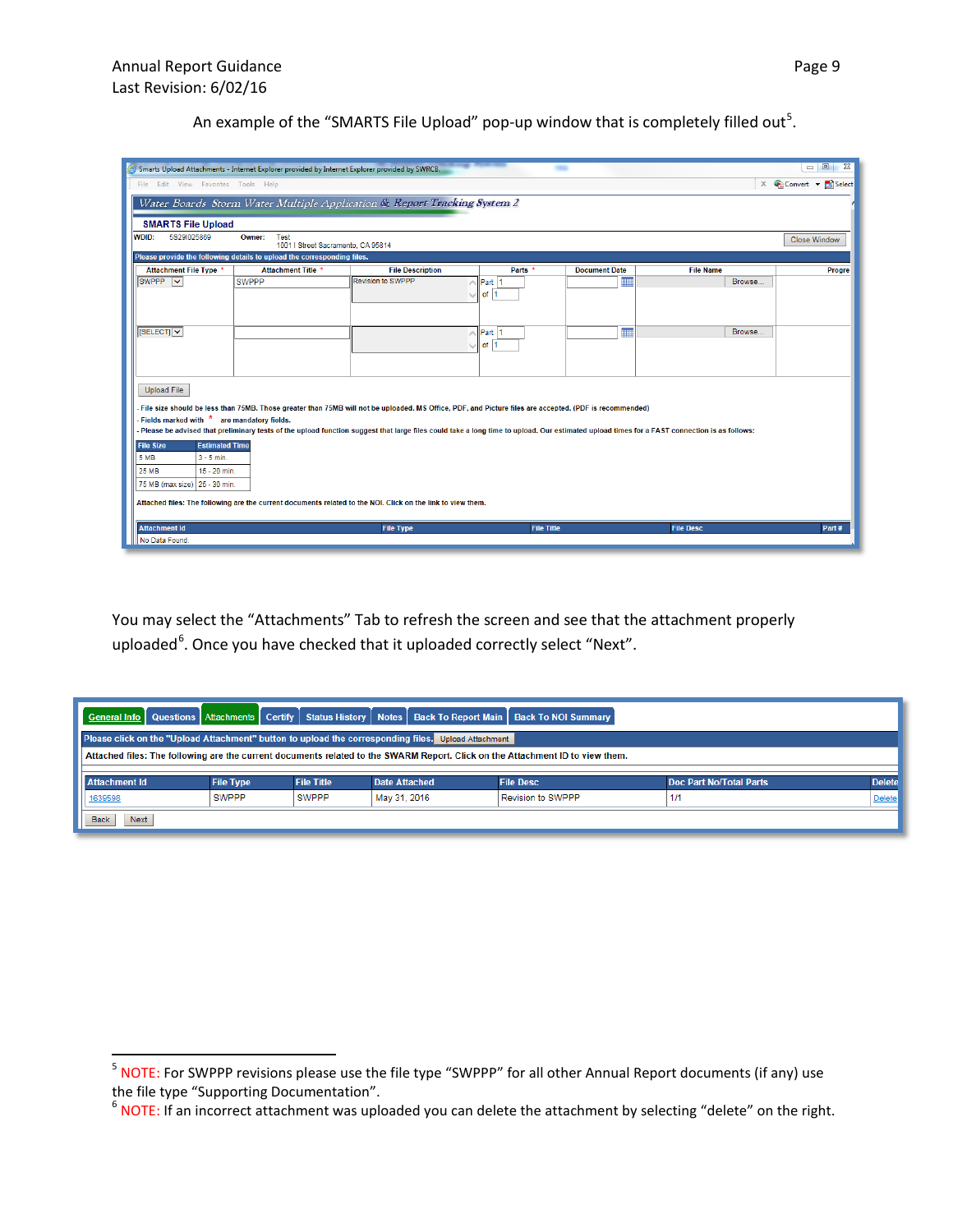10. The "Certify" Tab provides a completion check of the Annual Report in progress:

| <b>Storm Water Annual Report Monitoring (SWARM)</b> |                                                                                                                                                                                                                                                                                   |                       |                           |  |  |
|-----------------------------------------------------|-----------------------------------------------------------------------------------------------------------------------------------------------------------------------------------------------------------------------------------------------------------------------------------|-----------------------|---------------------------|--|--|
| <b>Facility Name:</b>                               | Mine                                                                                                                                                                                                                                                                              | Agency:               | Test                      |  |  |
| WDID ID:                                            | 5S29I025869                                                                                                                                                                                                                                                                       | SIC Code(s):          | 1041-Gold Ores, 0213-Hogs |  |  |
| <b>Reporting Period</b>                             | 2015-16                                                                                                                                                                                                                                                                           | <b>Report Status:</b> | Not Submitted             |  |  |
| Befer<br>Perform Completion Check                   | General Info   Questions   Attachments   Certify   Status History   Notes   Back To Report Main   Back To NOI Summary<br>ore certifying your Annual Report, the system must verify that all required sections have been completed. To perform this check, click the button below: |                       |                           |  |  |

The "Perform Completion Check" function will provide the user with a notification of any errors that must be corrected prior to submission of the Annual Report. (e.g. All Questions answered). Any user can perform this check. If a Data Entry Person (DEP) performs the check and the Annual Report is complete, SMARTS only allows the DEP to notify the LRP or DAR (via a generated SMARTS email) that the Annual Report must be certified and submitted. A DEP completing this check will see this:



Once the DEP selects "Submit to LRP/DAR" they will see that an email was sent and the status is "Not Submitted – certification required".

| <b>Storm Water Annual Report Monitoring (SWARM)</b> |             |                       |                                        |
|-----------------------------------------------------|-------------|-----------------------|----------------------------------------|
| <b>Facility Name:</b>                               | Mine        | Agency:               | Test                                   |
| <b>WDID ID:</b>                                     | 5S29I025869 | SIC Code(s):          | 1041-Gold Ores 0213-Hogs               |
| <b>Reporting Period</b>                             | 2015-16     | <b>Report Status:</b> | Not Submitted - certification required |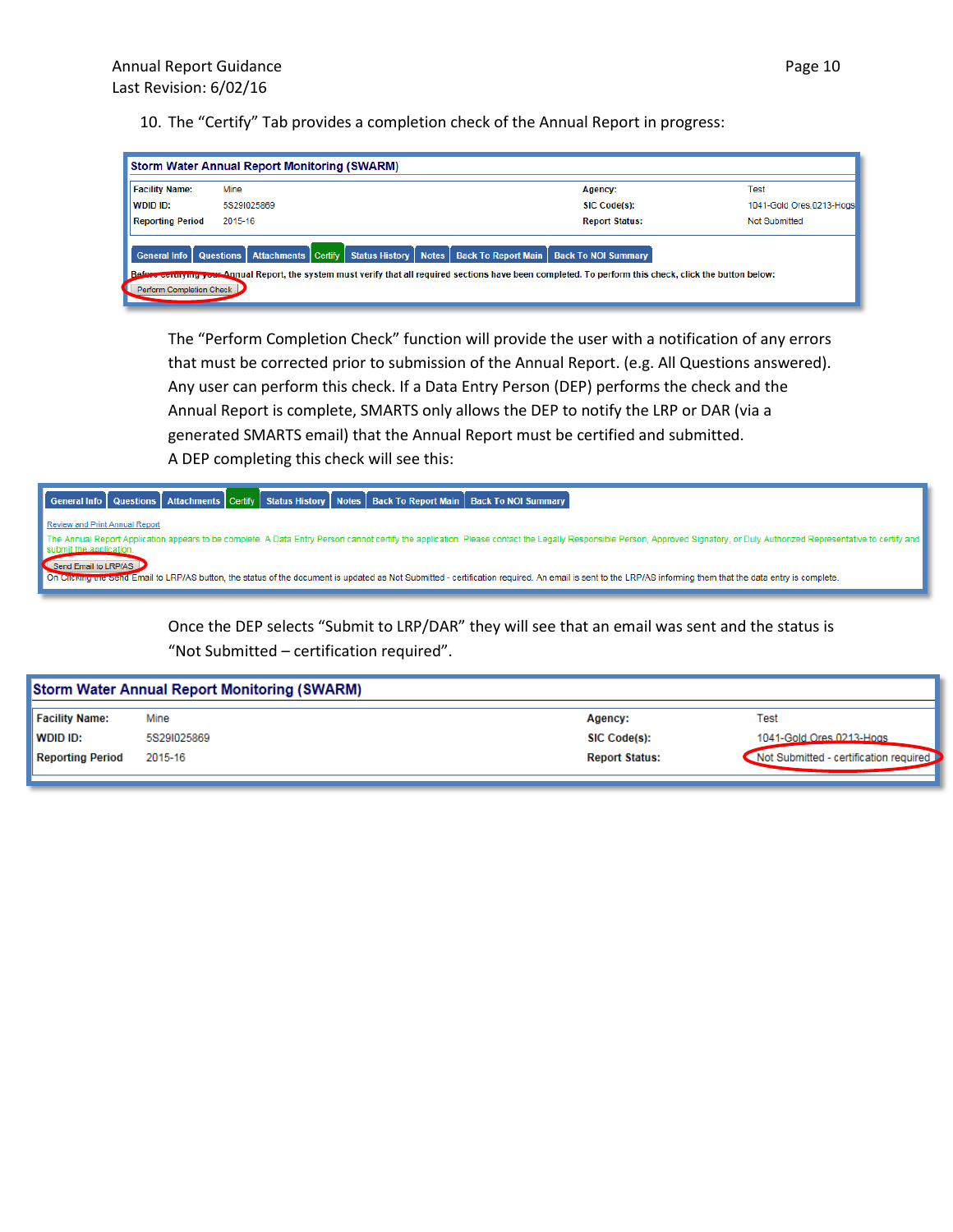11. The Annual Report must be certified and submitted by the LRP or DAR. The LRP or DAR must identify the Annual Report in SMARTS (same steps as outlined by steps 1-4 of this guide) and select the Annual Report that requires certification:<sup>[7](#page-9-1)</sup>

|                       | <b>Storm Water Annual Report Monitoring (SWARM)</b>                  |                                        |                 |
|-----------------------|----------------------------------------------------------------------|----------------------------------------|-----------------|
| <b>Facility Name:</b> | Mine                                                                 | <b>Operator Name:</b>                  | Test            |
| <b>Report Period:</b> | 2015-16                                                              |                                        |                 |
| <b>Annual Report:</b> | Click on the Report ID below to access the Industrial Annual Report. |                                        |                 |
| <b>Report ID</b>      | <b>Report Type</b>                                                   | <b>Status</b>                          | <b>Due Date</b> |
| 849291                | Annual Report                                                        | Not Submitted - certification required | 07/01/2016      |
|                       |                                                                      |                                        |                 |

The LRP or DAR must review the prepared Annual Report for information accuracy, prior to continuing to the "Certify" Tab to perform the completion check:

| <b>Storm Water Annual Report Monitoring (SWARM)</b>    |                                                                                                                                                                                                                                                                 |                       |                                        |  |  |
|--------------------------------------------------------|-----------------------------------------------------------------------------------------------------------------------------------------------------------------------------------------------------------------------------------------------------------------|-----------------------|----------------------------------------|--|--|
| <b>Facility Name:</b>                                  | Mine                                                                                                                                                                                                                                                            | Agency:               | Test                                   |  |  |
| WDID ID:                                               | 5S29I025869                                                                                                                                                                                                                                                     | SIC Code(s):          | 1041-Gold Ores, 0213-Hogs              |  |  |
| <b>Reporting Period</b>                                | 2015-16                                                                                                                                                                                                                                                         | <b>Report Status:</b> | Not Submitted - certification required |  |  |
| General Info   Questions  <br>Perform Completion Check | Status History   Notes   Back To Report Main   Back To NOI Summary<br><b>Attachments Certify</b><br>Before certifying your Annual Report, the system must verify that all required sections have been completed. To perform this check, click the button below: |                       |                                        |  |  |

 $7$  NOTE: If the Data Entry Person (DEP) has properly sent the Annual Report for certification to the LRP/DAR then they can also view reports ready for certification in the "Documents Ready for Certification" SMARTS menu option.